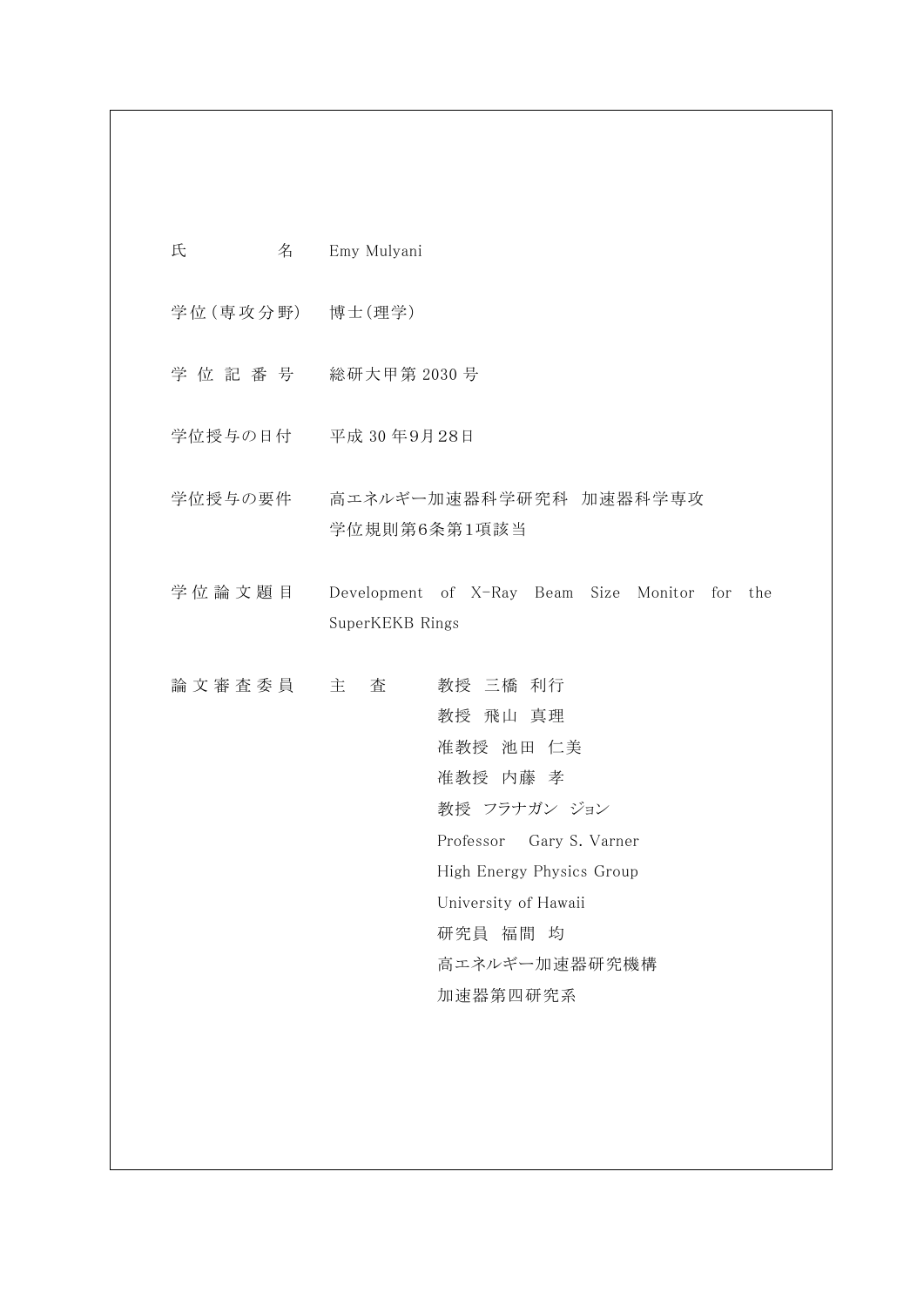### Form 3

## **Summary of Doctoral Thesis**

Name: Emy Mulyani Title: Development of X-Ray Beam Size Monitor for the SuperKEKB Rings

The SuperKEKB facility is the upgrade of KEKB to increase the luminosity 40 times, to  $8 \times 10^{35}$  cm<sup>-2</sup> s<sup>-1</sup>, with the overarching mission is to search for new physics beyond the standard model of particle physics in the B meson regime. It has two rings, the High Energy Ring (HER) and the Low Energy Ring (LER), for 7 GeV electrons and 4 GeV positrons, respectively.

Beam instrumentation in the accelerator serves as the 'eyes' of the machine operators, requiring the design, construction and operation of instruments to observe particle beams, and also research and development to find new, or improve existing, techniques to fulfill new requirements. Several beam parameters that we need to measure in the accelerator (i.e., SuperKEKB) are beam position (to know the horizontal and vertical positions of the beam throughout the accelerator chamber), beam intensity, and lifetime measurement. Other parameters are beam loss, beam profile (actual shape of the beam, in both transverse and longitudinal planes), and collision rate to measure of how well the beams overlap at the collision point.

There are two different types of synchrotron radiation (SR) monitors for beam profile diagnostics in SuperKEKB: SR interferometers (visible-light monitors, SRM) and x-ray beam size monitors (XRM). The XRM will be used primarily for vertical bunch profile measurements and secondarily for horizontal beam size measurements, and the visible light monitors will be used primarily for horizontal bunch profile measurements, with the possibility of vertical measurements at larger beam sizes for comparison with the XRM measurements.

The principal aim of the XRM is for vertical beam size measurements that eventually have the capability for high-resolution bunch-by-bunch, turn-by-turn measurements for low emittance tuning, collision tuning, and instability measurements. The motivation of the present research was the development of the XRM, consisting of designing the mask patterns, calibrating the XRMs during the commissioning of the SuperKEKB operation, and exploring the image reconstruction technique using uniformly redundant array (URA) coded apertures.

The main principle of the XRM system is to propagate X-rays from the SR source point (bending magnet) through optical elements to the observation plane (detector). They form a diffraction pattern with an array of peaks on the detector depending on the pattern of the optical elements. This pattern is a point response function (PRF),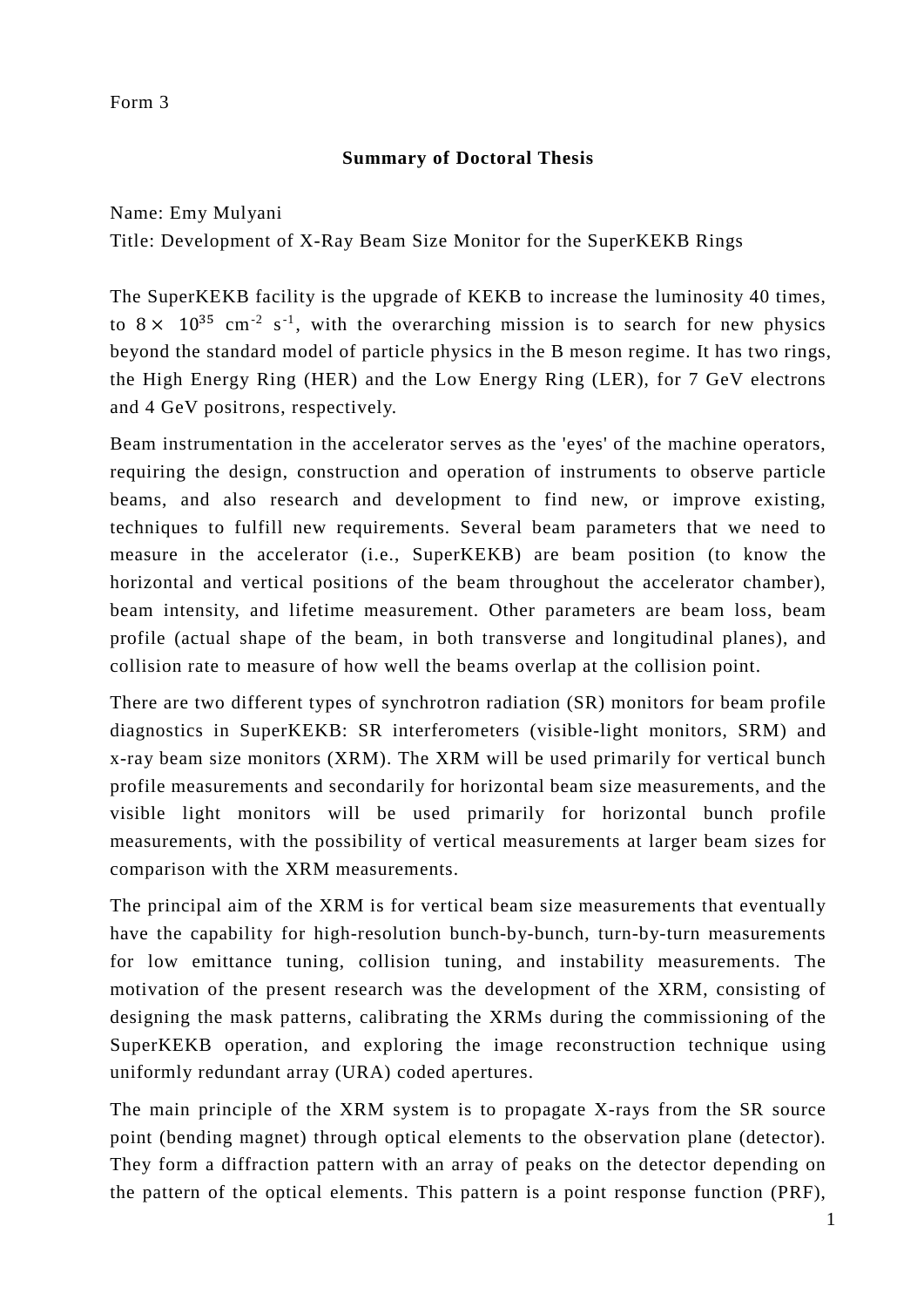i.e., the expected X-ray intensity distribution at the observation plane for a given X-ray spectrum, beamline geometry, and optical elements, for a point source at a given location in the source plane. We used a Fresnel-Kirchhoff diffraction approximation to estimate the propagation of the X-ray distribution from the SR source to the detector. Figure 1 shows the simplified schematic of the XRM.



**Fig. 1**: Schematic of the XRM beamline at each of the SuperKEKB rings (not to scale). It consists of a beryllium filter placed upstream of the optics to reduce the heat load and to separate x-ray beamline vacuum from the ring vacuum, three sets of optical elements (a single pinhole and two sets of coded apertures), a beryllium window, and the detector system. For Phase 1 (Phase 2) of SuperKEKB commissioning, a 141 µm-thick YAG:Ce (LuAG:Ce) scintillator with a CCD camera focused on it is used as the imaging system. In the next phase, the scintillator will be supplemented by 128 channels of silicon detector with 2-mm sensing depth and a pixel pitch of 50 μm, for a single-shot measurements.

There are two types of the optical element for the XRM in each ring, a single pinhole and coded apertures (CA). For pinhole imaging, the hole should be as small as possible (within diffraction limits) to provide resolution. However, a small hole often has an insufficient area to collect enough X-rays to produce an interpretable image. The capability of CA becomes useful to overcome the limitation of pinhole imaging and provide better resolution. Because CA offers greater open aperture and photon throughput than a single pinhole, the CA has the capability for better statistical resolution in single-shot measurements. Accordingly, three optics/masks that have been designed and installed at each ring: pinhole, 17 multi-slits, and 12-slits Uniformly Redundant Array (URA).

We simulated the propagation of the X-rays through the optical elements then calculated the statistical resolution for a single-shot measurement by calculating the difference between two images recorded by the detector for various simulated beam sizes, for a given number of photons. The 17 multi-slits was estimated to provide 2 – 3 μm resolution for  $10 - 25$  μm of vertical beam sizes at 1 mA bunches. For larger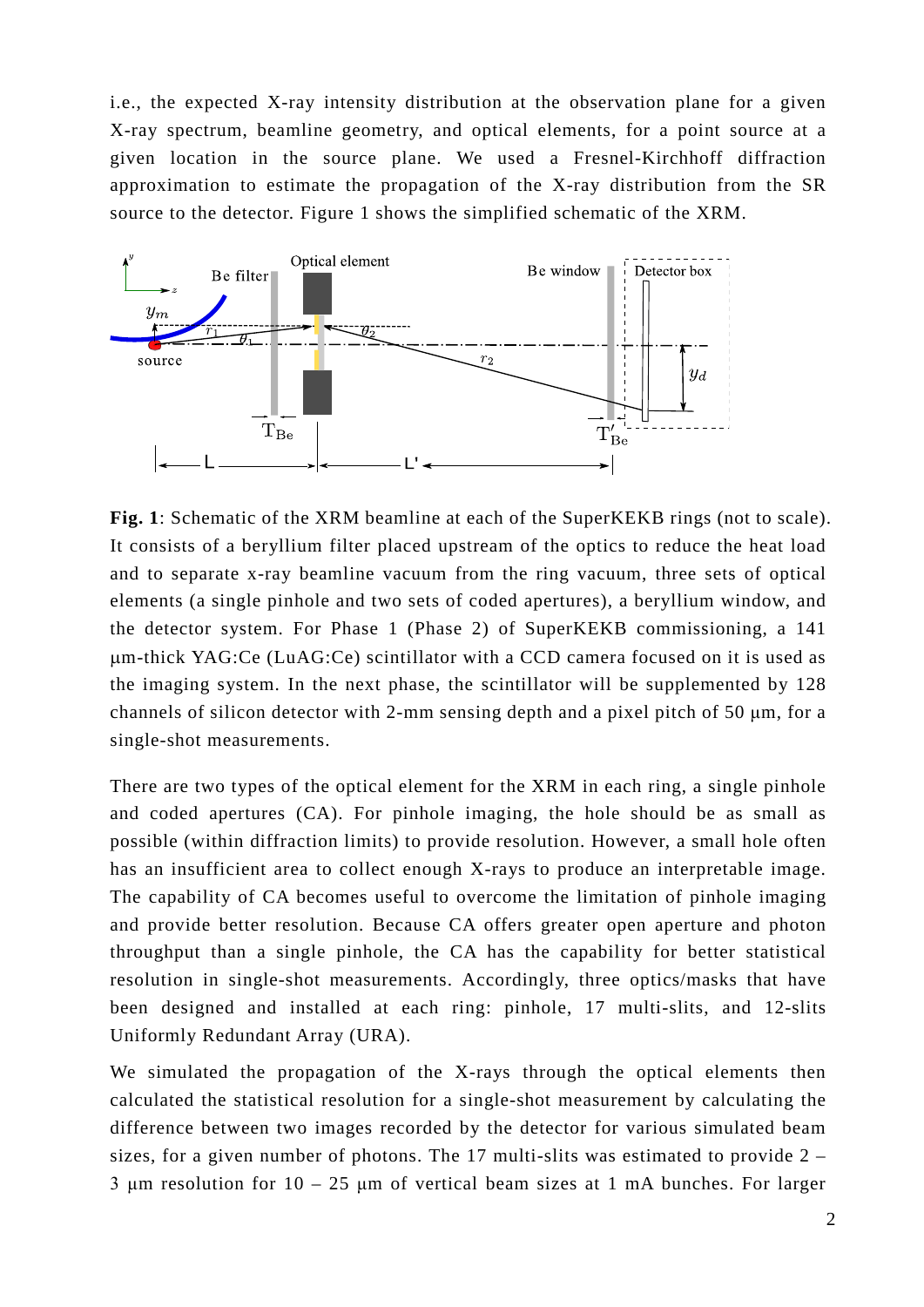beam sizes ( $> 30 \mu m$ ), the 12-slits URA mask has better resolution than the 17 multi-slits.

Several calibration studies (geometrical scale factors, emittance control knob, and beam lifetime studies) were carried out during Phase 1 of SuperKEKB commissioning from February until June 2016. The ratio of the geometrical scale factors recorded by tape-measurement (physical measurement) and beam-based measurement mostly agrees within a few percents at both beamlines. The studies suggested that during the Phase 1 commissioning, the measured vertical emittances  $\varepsilon_v$  are ~10 pm for LER (consistent with the optical estimation) and  $\sim$  35 pm for HER (3.5 times greater than the optic estimation). Analysis of the beam size and lifetime measurements suggests unexpectedly large smearing factors, particularly in the HER.

In Phase 2 (May to Juli 2018), several new types of equipment were installed (thinner beryllium filter, new optical element, He gas filling, and new CCD camera) with the primary purpose to reduce the smearing factor in the HER beamline that we faced in Phase 1. Several calibration studies as in Phase 1 have been carried out and suggested a good improvement in the smearing size, which is about 5 times smaller than in Phase 1.

For further explorations and refinement following the present work, we will supplement the scintillator with 128 channels of silicon with 2-mm sensing depth and a pixel pitch of 50 μm. This detector system will have the capability for single-shot measurement which is useful for studying beam instabilities.

In the current phase, we are using the template-fitting method that has excellent capability in the reconstruction of the image source, but in the future, for single-bunch measurements this method cannot keep up with the vast volumes of data in real-time. An investigation of fast reconstruction method based on URA coded aperture imaging for XRM is of great interest. This method is essential for measuring the beam sizes of all 2500 bunches in the SuperKEKB accelerator over thousands of turns, as needed for instability studies and luminosity tuning.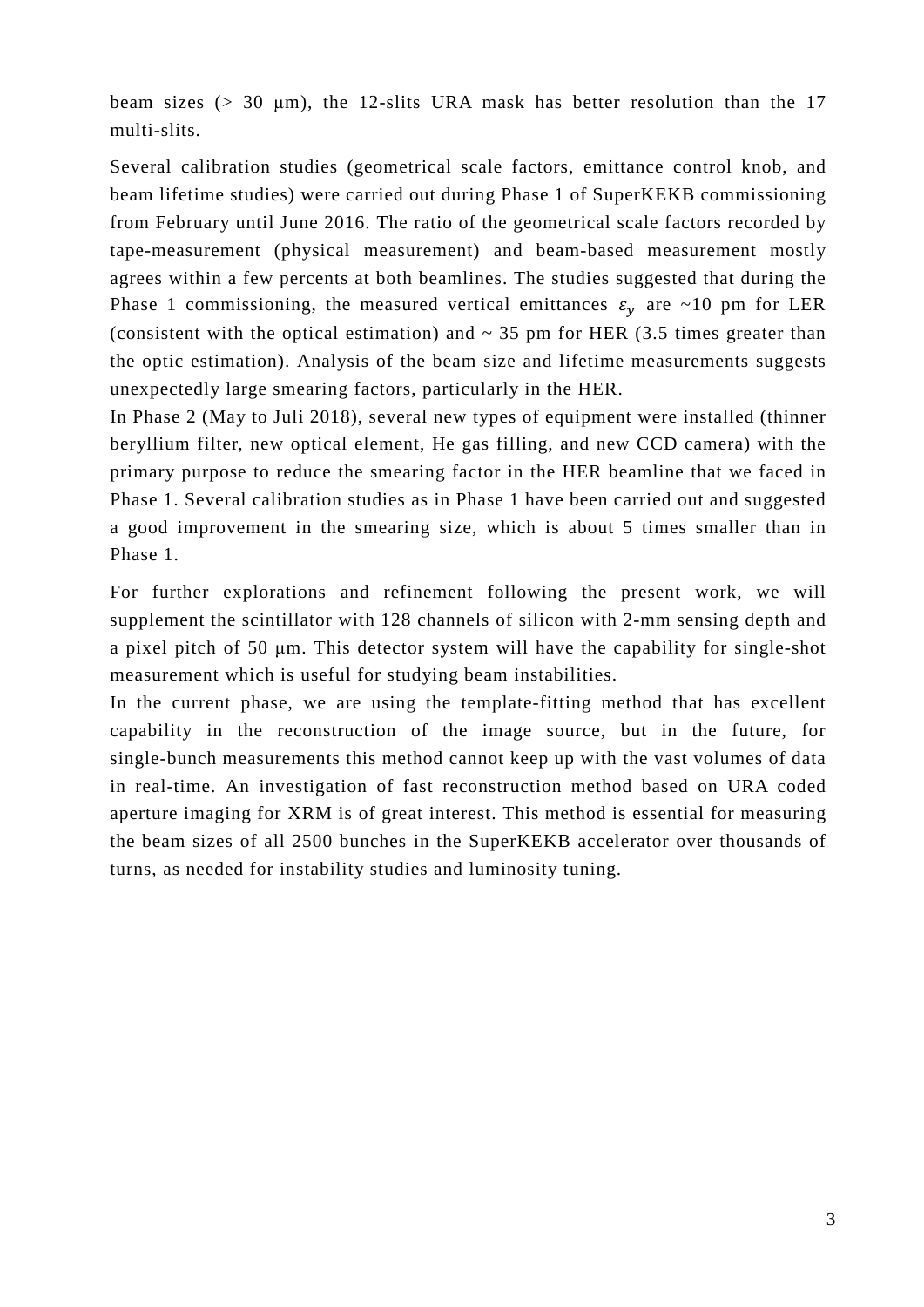Results of the doctoral thesis screening

# 博士論文審査結果

#### Name in Full<br> $H$   $A$ Emy Mulyani

#### 論文顯自 Development of X-Ray Beam Size Monitor for the SuperKEKB Rings

SuperKEKB 加速器では、Luminosity を KEKB 加速器と比較して、40 倍に増強することを 目標に建設が開始され、2016年より最終収束系及び検出器が無い状態での Phase I コミ ッショニングが行われ、2018年からは衝突実験を開始する Phase II コミッショニングが始 まった。Luminosity の 4 0 倍への増強は、vertical 方向の Beam-Beam parameter を KEKB と 同程度に保ったまま、衝突点におけるβy\*を 1/20 に絞り、HER,LER の蓄積電流を2倍に 増やすことで達成される。この際 Beam-Beam parameter を一定に保つために、vertical emittance も小さくする必要がある。したがって、Luminosity の増強のためにはビームサイ ズが、デザイン通りに小さくなっているかを正確に評価することが重要なポイントとなる。 設計上の SR モニターの光源点における vertical beam size は 9μm 程度であるので、観測点 から張られる角直径では 0.2μrad に相当する。従来加速器で用いられてきた可視光干渉計、 X-線ピンホールカメラ等の測定限界は 0.5µrad 程度なので、従来よりも見かけ上 2.5 倍程 度小さいビームサイズを評価する必要がある。このために SuperKEKB において、X·線を用 いた大開口モニターの一種である Coded Aperture モニターが開発された。Mulyani 氏はこ の開発に参加し、Coded Aperture について、先ず、シングルスリットについて最適化し、続 いてスリットを多数配置したマルチスリット (一般的な Coded aperture)、均一冗長スリ ットアレイ(URA ともいい、スリットサイズもフリーパラメターに含まれる))の2種類の coded aperture についてデザインの最適化をシミュレーションを用いて行った。3番目の URAは、これを用いることにより、ビームの像が自己相関関数により与えられるという利 点があるので、decodingにより、ビームサイズのみならずビームプロファイルの観測が容 易に行えるという利点がある。次に、最適化したデザインに基づいて、実際に制作したシ ングルスリットおよび 2 種類の Coded Aperture を SuperKEKB に建設された X·線モニター ラインに設置して、Phase I コミッショニングにおいて Geometrical Scale Factor について、 スクリーン等の観測系の応答を含めて測定を行った。また、鉛直方向エミッタンスコント ロールノブを用いてビームサイズの変化に対する応答についても評価し Geometrical Scale Factor についての consistency のチェックを行った。これ等から得られた Geometrical Scale Factor を用いてビームサイズ測定し、結果として、LER においては、ほぼデザイン emittance から予想される beam size に一致する結果が測定された。一方で、HER におい ては、デザイン値の3倍近い大きなビームサイズが測定されたので、この原因を探るため に、鉛直方向 beam size に対する Touschek effect の影響、Beam size と lifetime の相関 の測定を行った。その結果は測定値よりも小さなビームサイズを支持し、HER において は、やはり、何らかの理由でビームサイズが大きく測定されていることが予想された。こ の原因として、Mulyani 氏は LER と HER に設置された X-線ビームラインの違いを検討